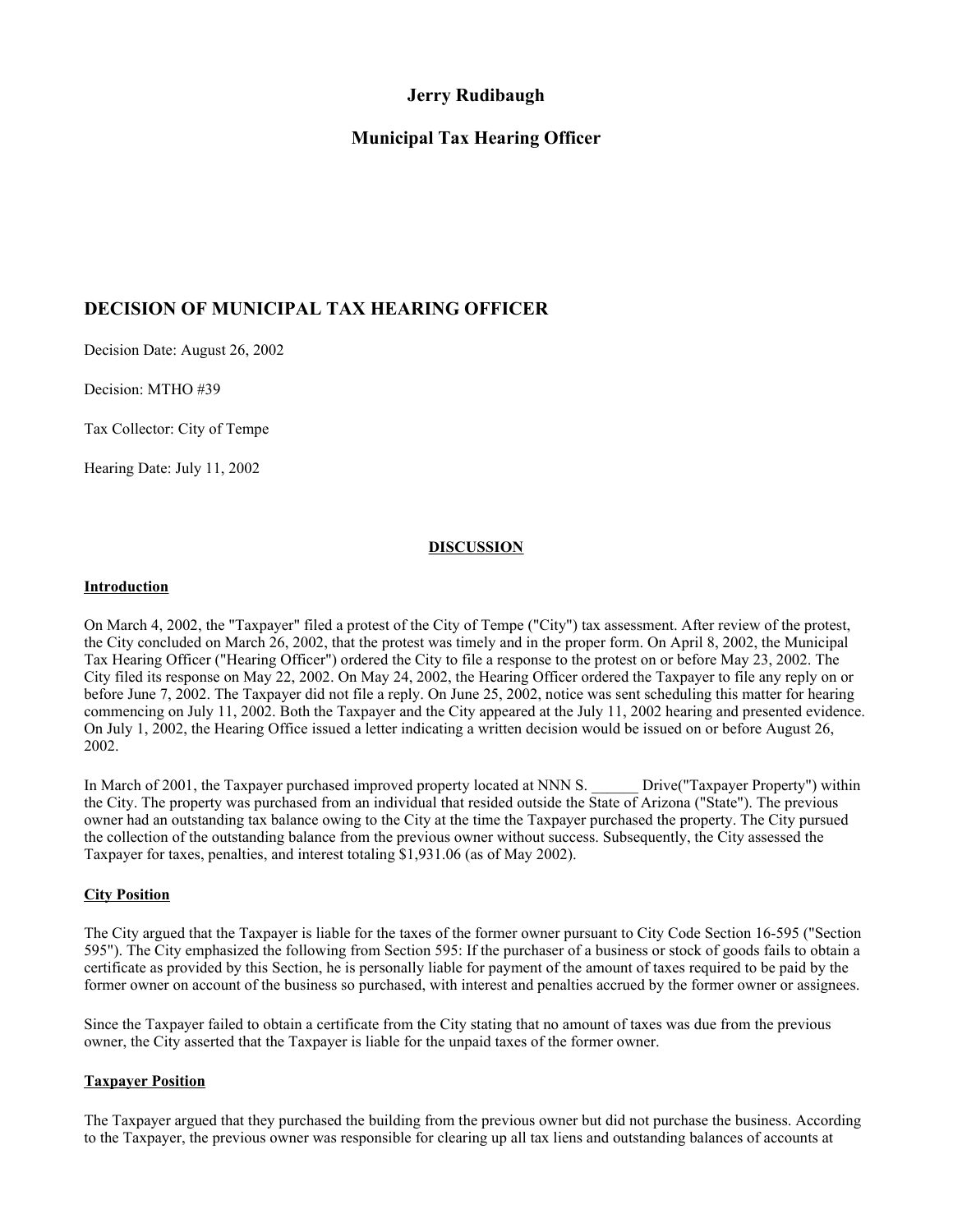close of escrow. Further, the Taxpayer asserted there was no lien on the Taxpayer Property notifying the Taxpayer of the outstanding taxes. As a result, the Taxpayer disputed the tax assessment of the City.

### **ANALYSIS**

Section 595 authorizes the City to collect taxes from the successor in business unless the buyer has received a certificate stating that no amount of taxes is due. In this case, the Taxpayer did not receive any certificate. While the Taxpayer argued that he purchased the building and not the business, the Hearing Officer concluded that the Taxpayer purchased a commercial building and continued with the existing commercial rental business. Although the Taxpayer changed the business name, that did not change the fact that the Taxpayer purchased an on-going business with existing commercial tenants. Further, those tenants continued to pay rent to the Taxpayer for at least a six month period after the Taxpayer purchased the Taxpayer Property. Based on all the above, we must deny the Taxpayer's protest of the tax and associated interest.

While the Taxpayer's protest did not specifically make reference to the penalties imposed, the Hearing Officer concludes they were part of the protest since the Taxpayer protested the entire assessment of \$1,931.06. Under the circumstances of this case, where the Taxpayer was not the original person failing to file timely returns and failing to timely pay taxes as well as the Taxpayer's lack of knowledge at the time of purchase demonstrates reasonable cause and not willful neglect by the Taxpayer. For those reasons, the penalties for failing to timely file and failing to timely pay taxes should be waived for the Taxpayer.

#### **FINDINGS OF FACT**

1. On March 4, 2002, the Taxpayer filed a protest of the City tax assessment.

2. After review of the protest, the City concluded on March 26, 2002 that the protest was timely and in the proper form.

3. On April 8, 2002, the Hearing Officer ordered the City to file a response to the protest on or before May 23, 2002.

4. The City filed its response on May 22, 2002.

5. On May 24, 2002, the Hearing Officer ordered the Taxpayer to file any reply on or before June 7, 2002.

- 6. The Taxpayer did not file a reply.
- 7. On June 25, 2002, notice was sent scheduling this matter for hearing commencing on July 11,2002.
- 8. In March of 2001, the Taxpayer purchased improved property (Taxpayer Property) within the City.

9. The Taxpayer Property was purchased from an individual that resided outside the State.

10. The previous owner of the Taxpayer Property was licensed to report "commercial rental" activity.

11. The Taxpayer is licensed to report "commercial rental" activity.

12. The previous owner of Taxpayer Property had an outstanding tax balance owing to the City at the time the Taxpayer purchased the property.

13. The City pursued the collection of the outstanding balance from the previous owner without success.

14. The Taxpayer failed to obtain a certificate from the City stating that no amount of taxes was due from the